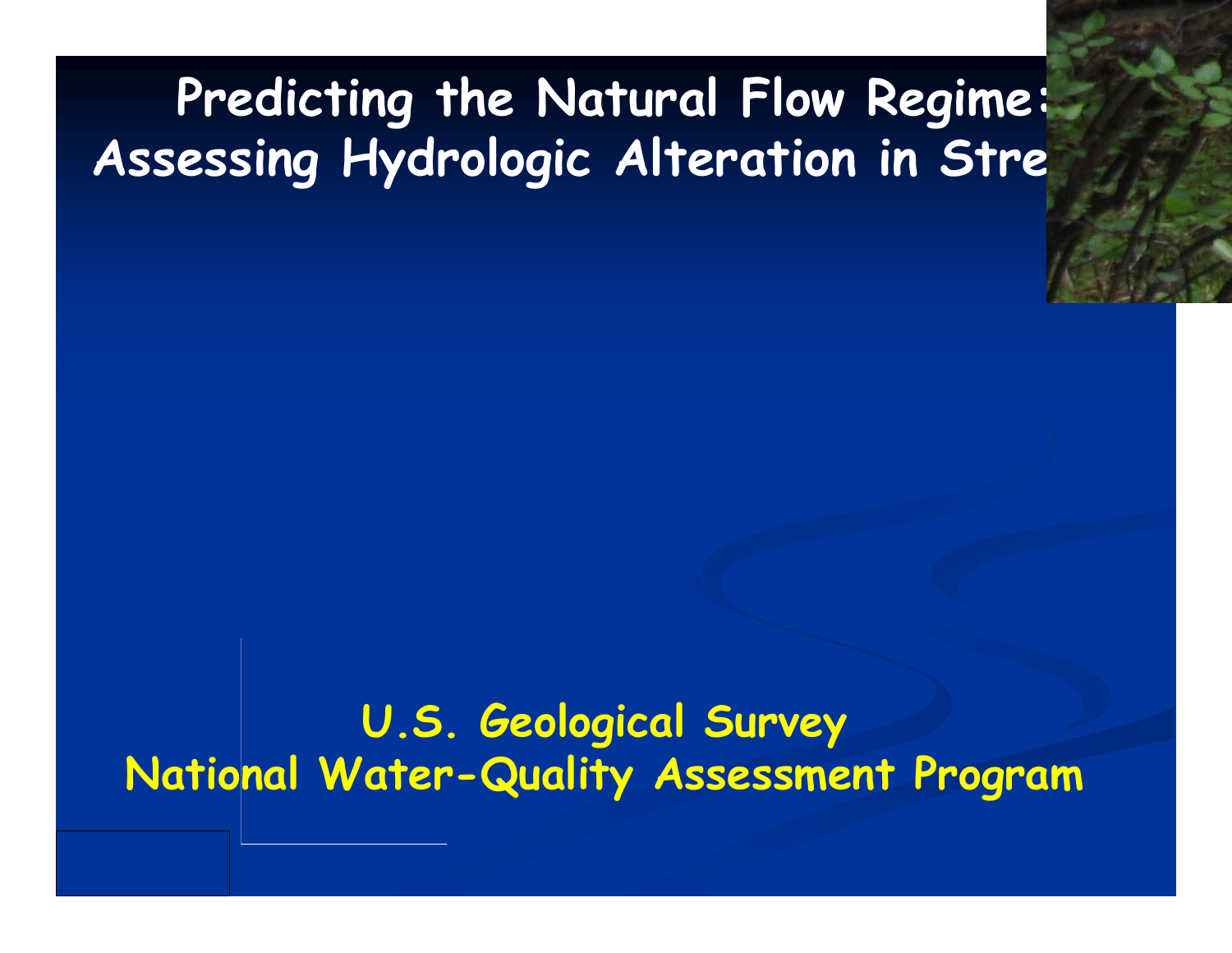# **Hydrologic Alteration Hydrologic Alteration**

- **Metrics of frequency, duration, magnitude,** timing, rate of change
- **E** Calculated over record (20+yrs) of <u>mean daily</u> values
- **Extent to which observed metric (O) <u>deviates</u>** from the value expected (E) under "natural" conditions
- O/E >>1 OR <<1 = Alteration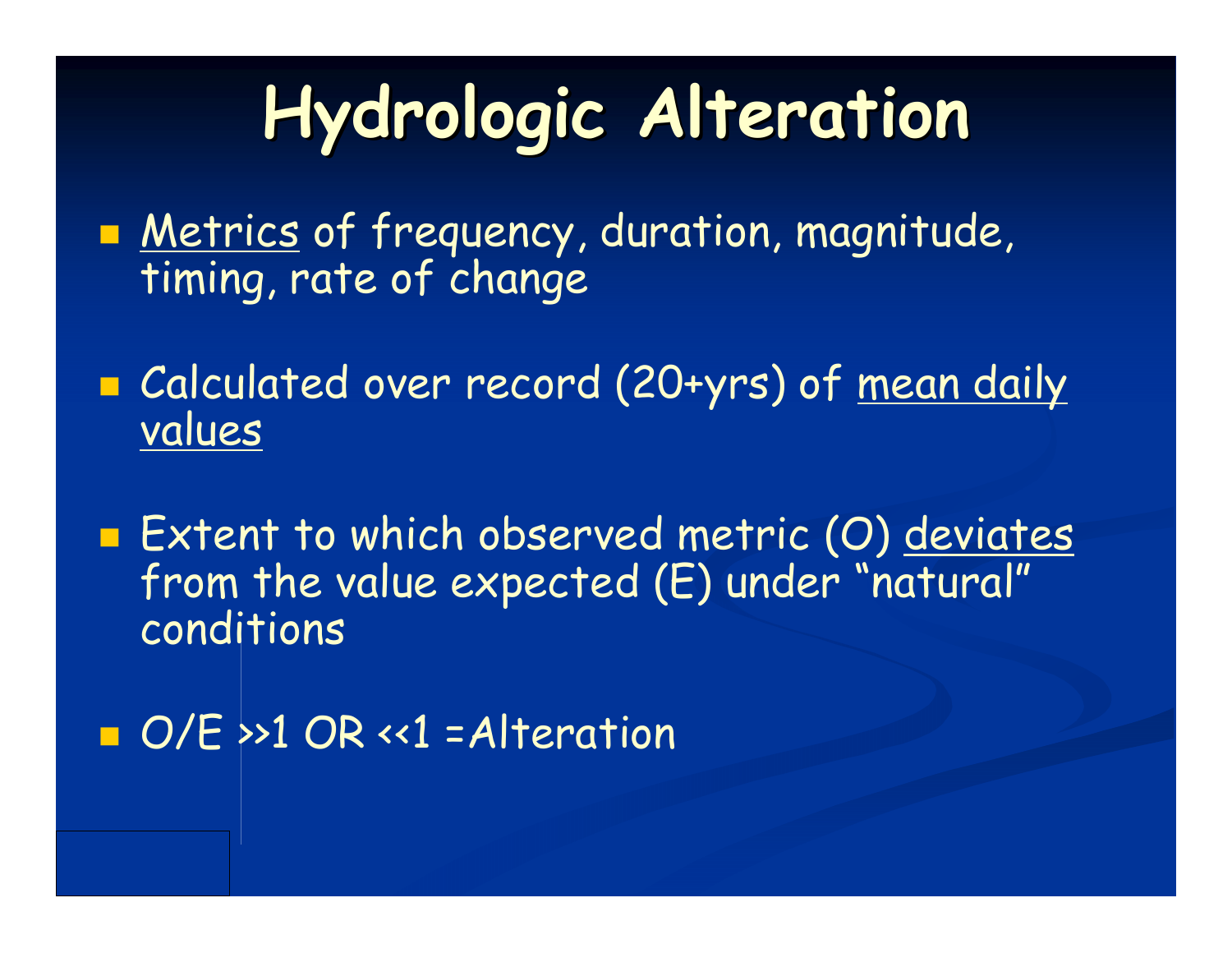# **The Questions The Questions**

- L. Can we estimate natural flow characteristics (E) for rivers across a region / the Nation?
- L. Can we quantify hydrologic alteration in a consistent way across a region / the Nation?
- L. What degree of hydrologic alteration causes ecological impairment?

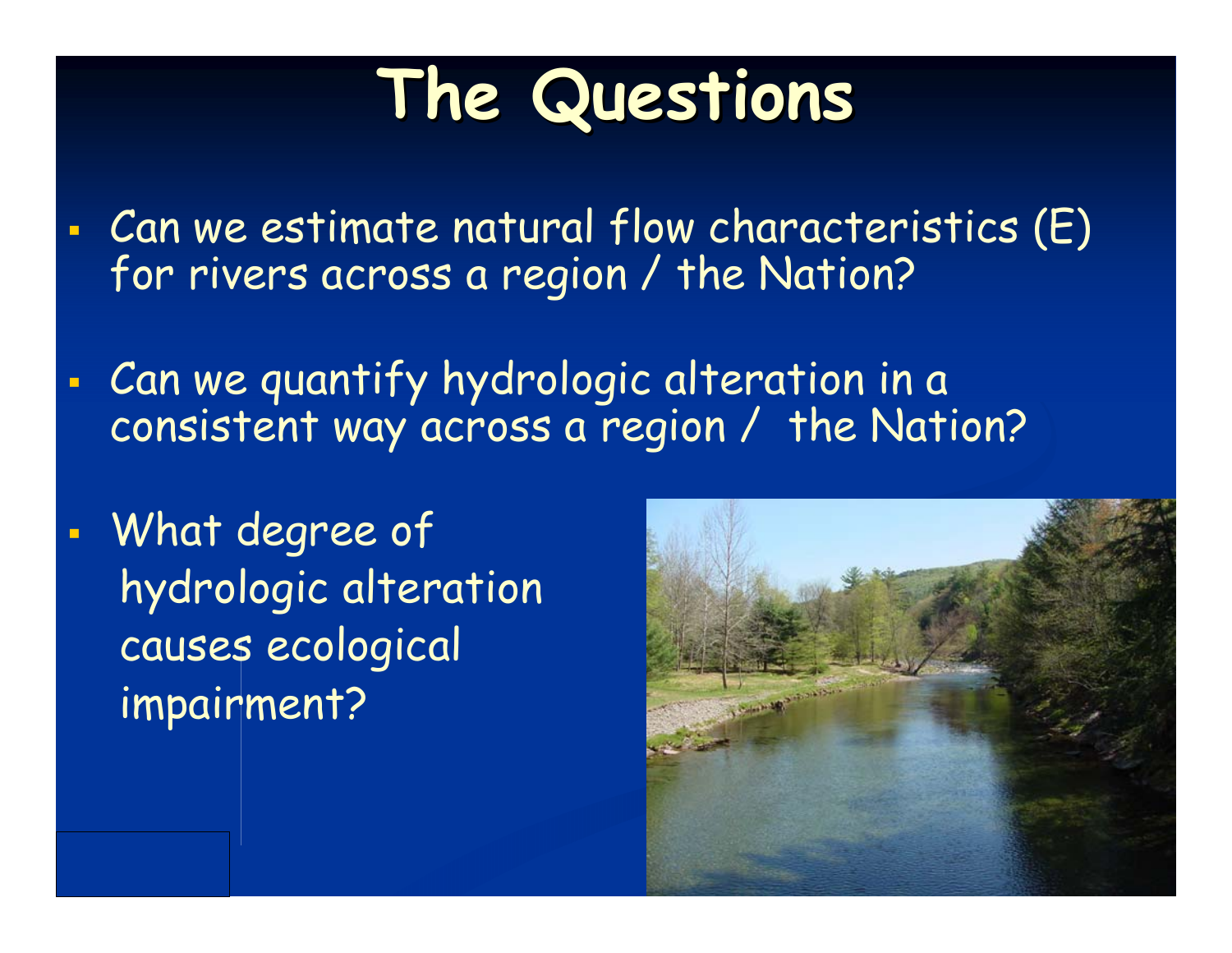## **How can we determine E, i.e. quantitative estimates of natural flow regime?**

- T. **Pre-disturbance period of record** 
	- Generally unavailable
	- $\blacksquare$  How to generalize/apply to "nearby" sites

**E** "Mechanistic" models **Resource-intensive** Limited geographic scope

**Statistical models**  Widely used  $\blacksquare$  Inconsistently applied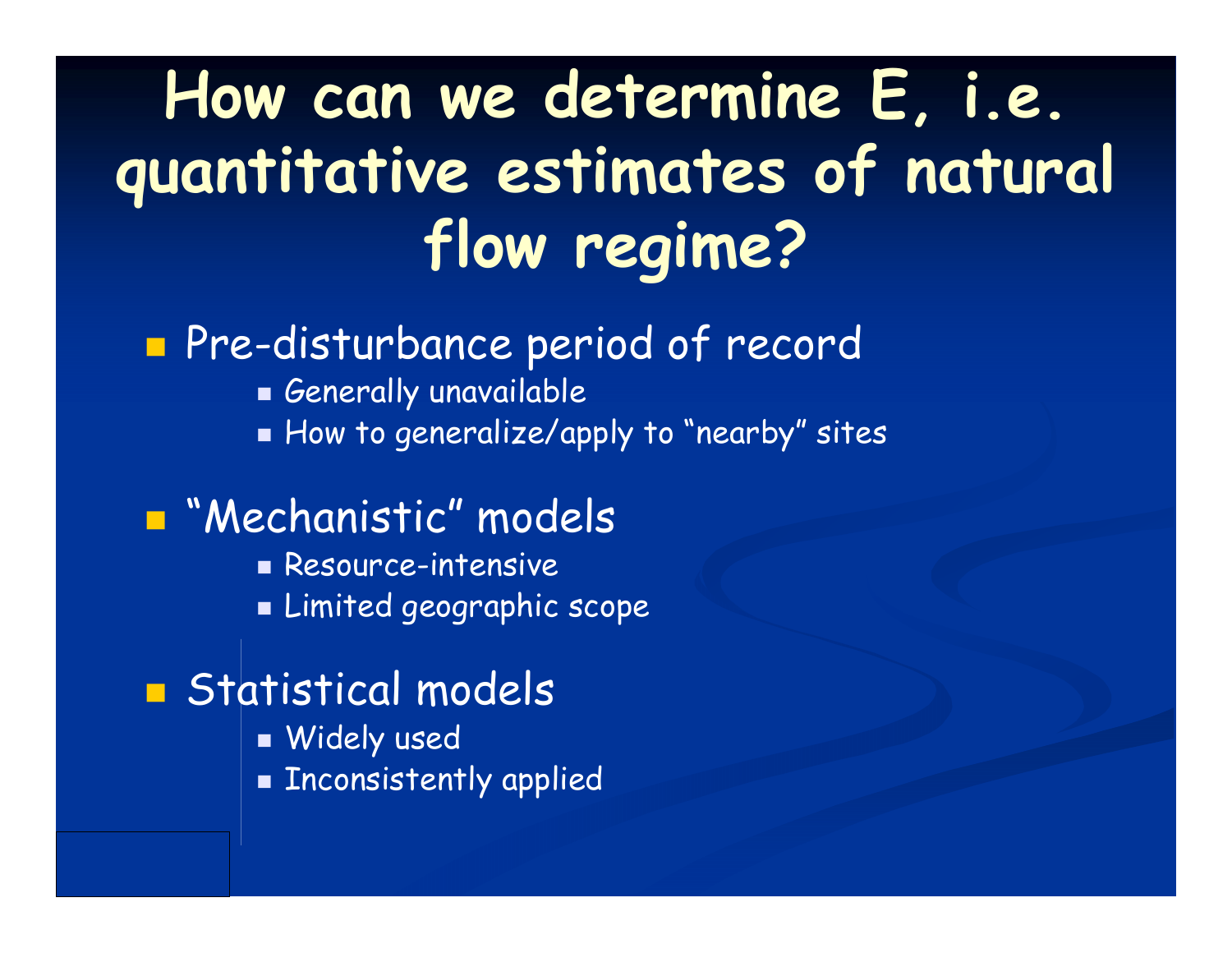# **Study Objectives Study Objectives**

1. Evaluate alternative statistical approaches for predicting E at regional & national scales

2. Relate hydrologic alteration to health of biological communities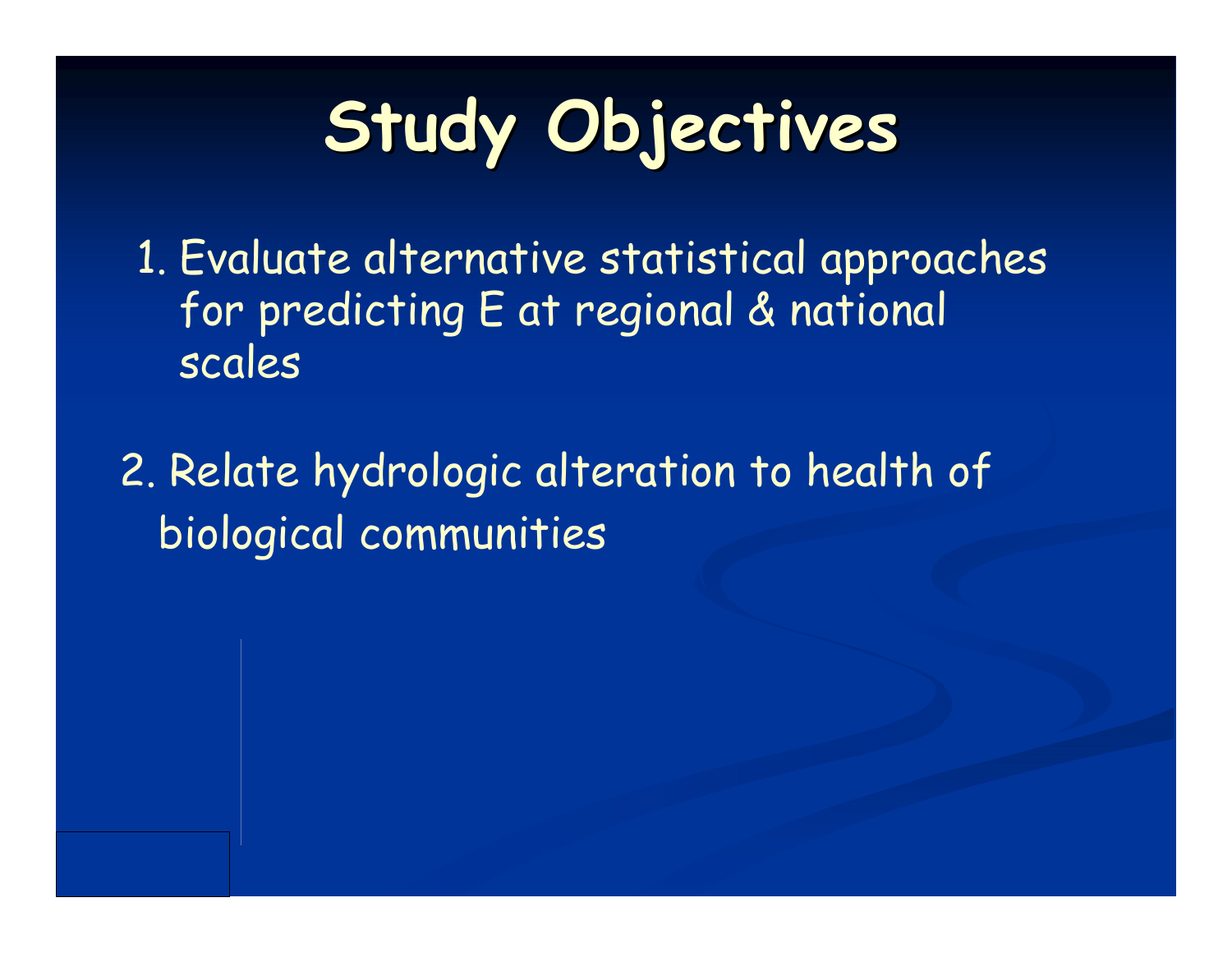**Assessment Philosophy: Assessment Philosophy: Reference Condition Concept Reference Condition Concept (Bailey et al. 2004) (Bailey et al. 2004)**

**Expected "natural" conditions (E) are** derived from a *population* of environmentally relevant reference sites

e<br>Ma **Develop, among reference sites,** stațistical models that predict <u>site</u> specific E from natural environmental features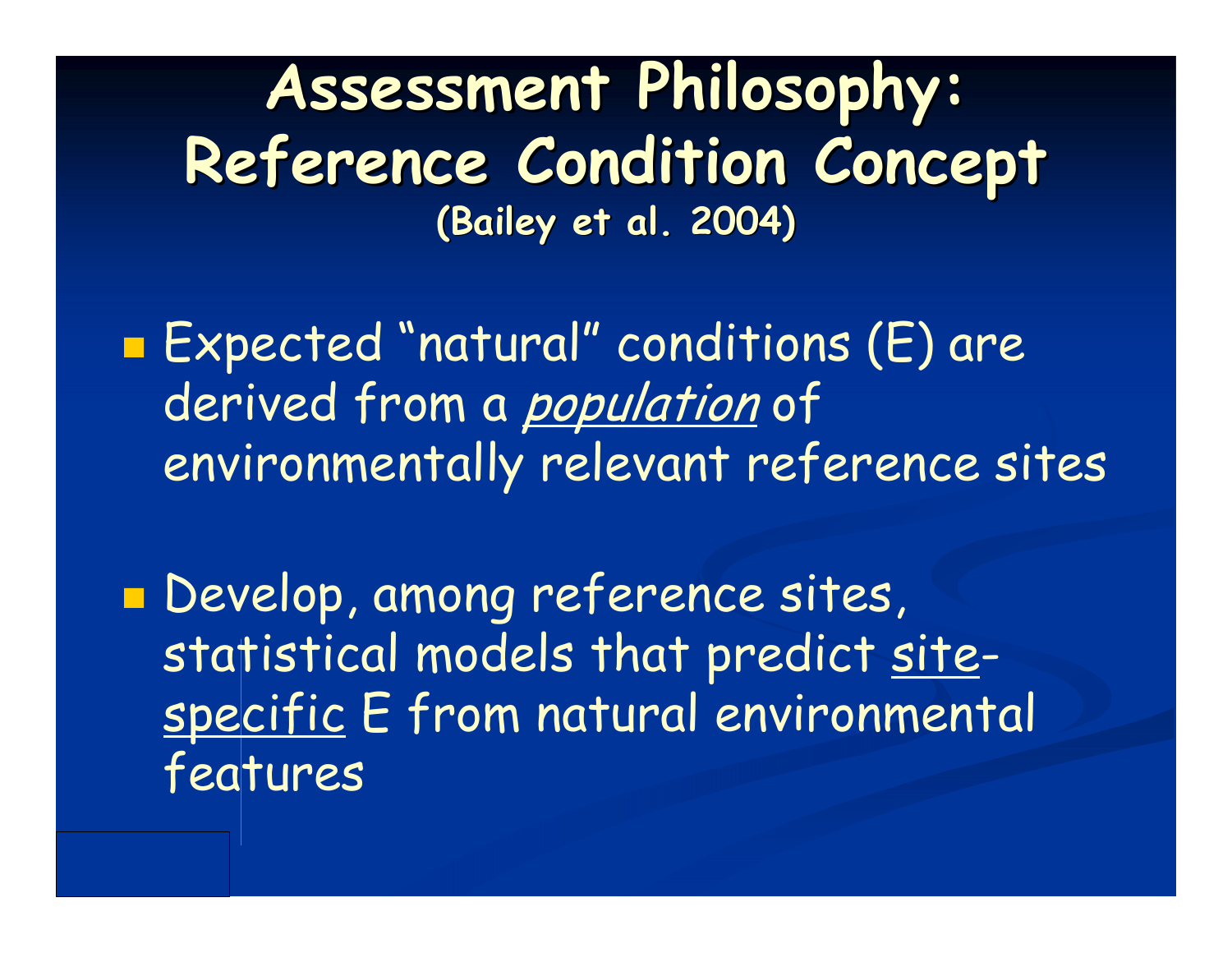### **Selecting Hydrologic Reference Sites Selecting Hydrologic Reference Sites**

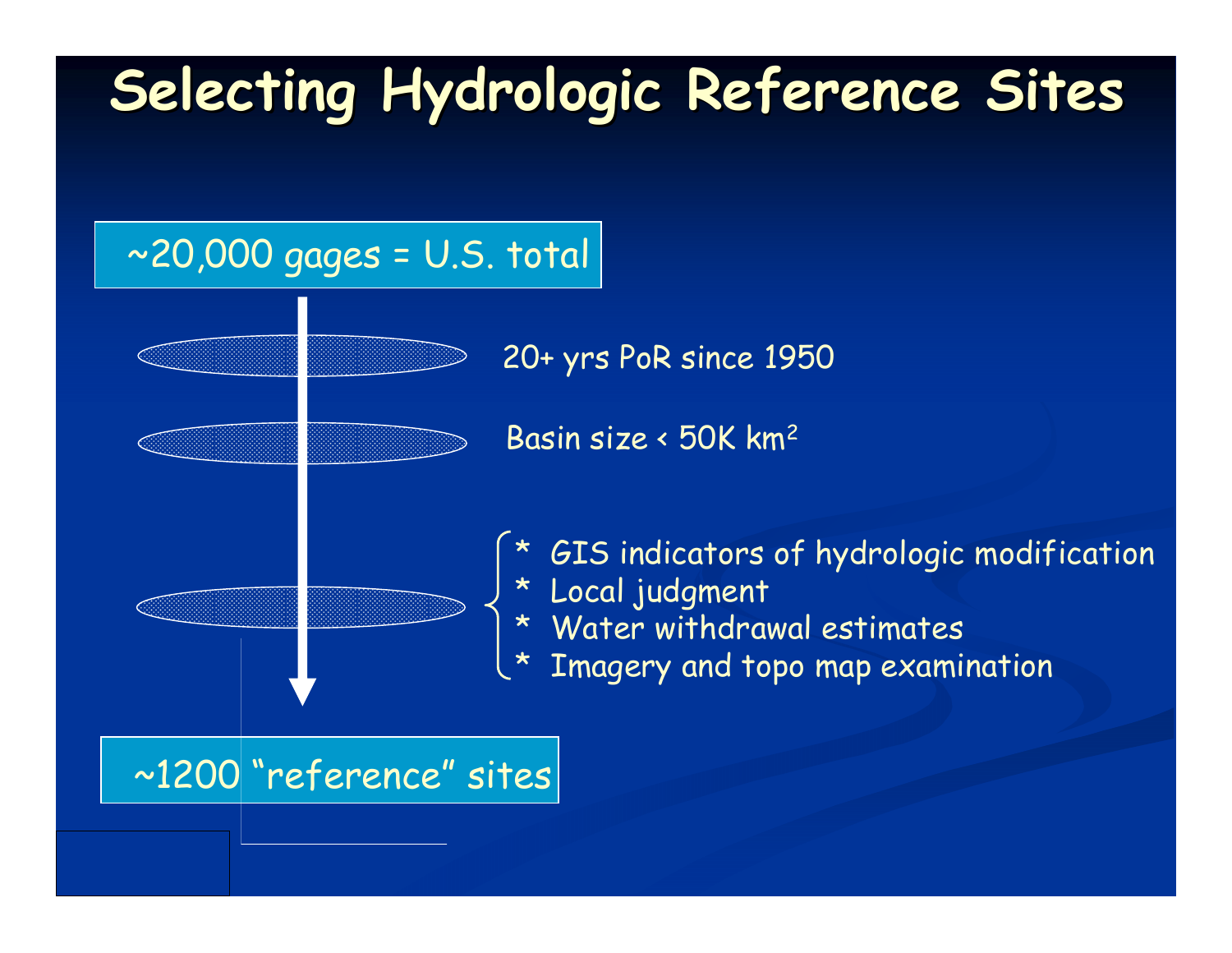#### **Reference Sites & Major Hydrologic Units (HUC 2)**

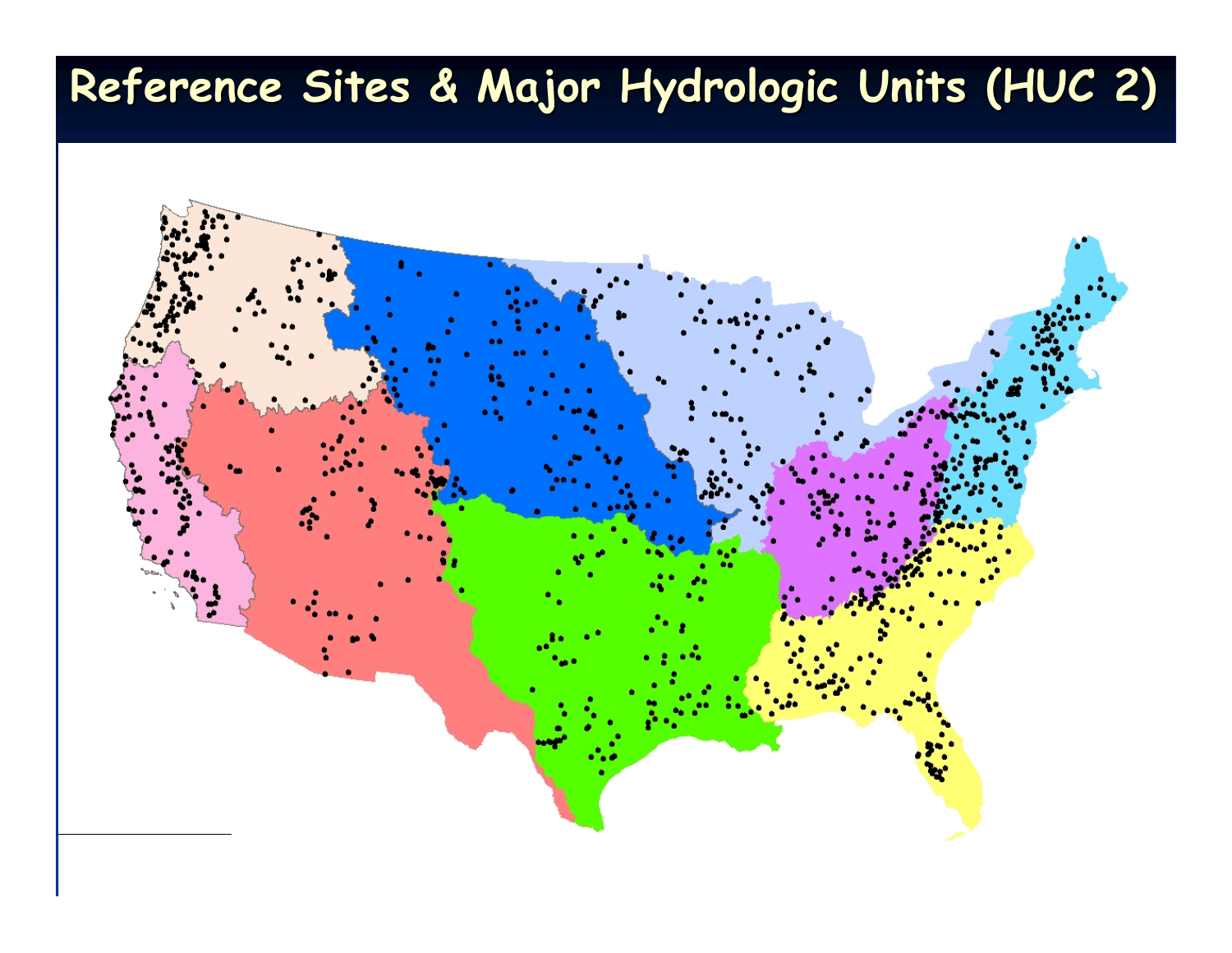## **Selected Hydrologic Metrics**

- **B.** Daily flow variability
- Mean annual skewness
- **R** Median annual runoff
- **Baseflow index**
- **R** Median annual max. Flow
- **Low flow pulse count**

 $\blacksquare$  High flow pulse count **Low flow pulse duration** T.  $\blacksquare$  High flow pulse duration **Flood interval** T. Flood-free days **Predictability Number of reversals**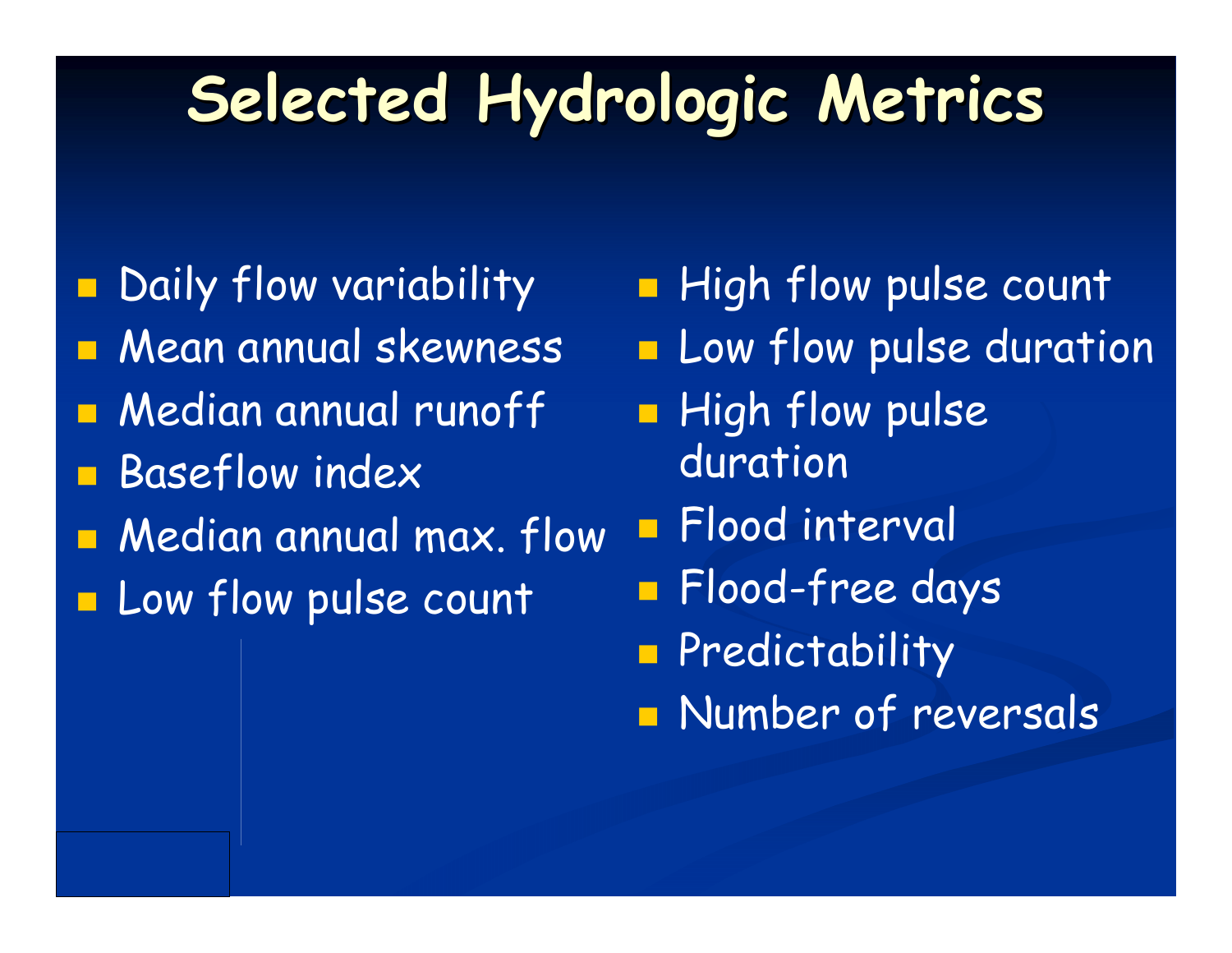#### **Alternative Alternative "Models" for Deriving E for Deriving E**

 $\underline{\mathbf{O}}_{\mathbf{i}}$ = observed metric value at site i

Ei = expected metric value at site i from:

Predictive models ~ Site-specific E from: 1. Nationwide Model 2. HUC 2 Model

#### NULL model ~ Fixed E nationwide

Stratification models ~ Fixed E for:

- 1. HUC 2
- 2. Ecoregion Level 3
- 3. Hydrologic Landscape Region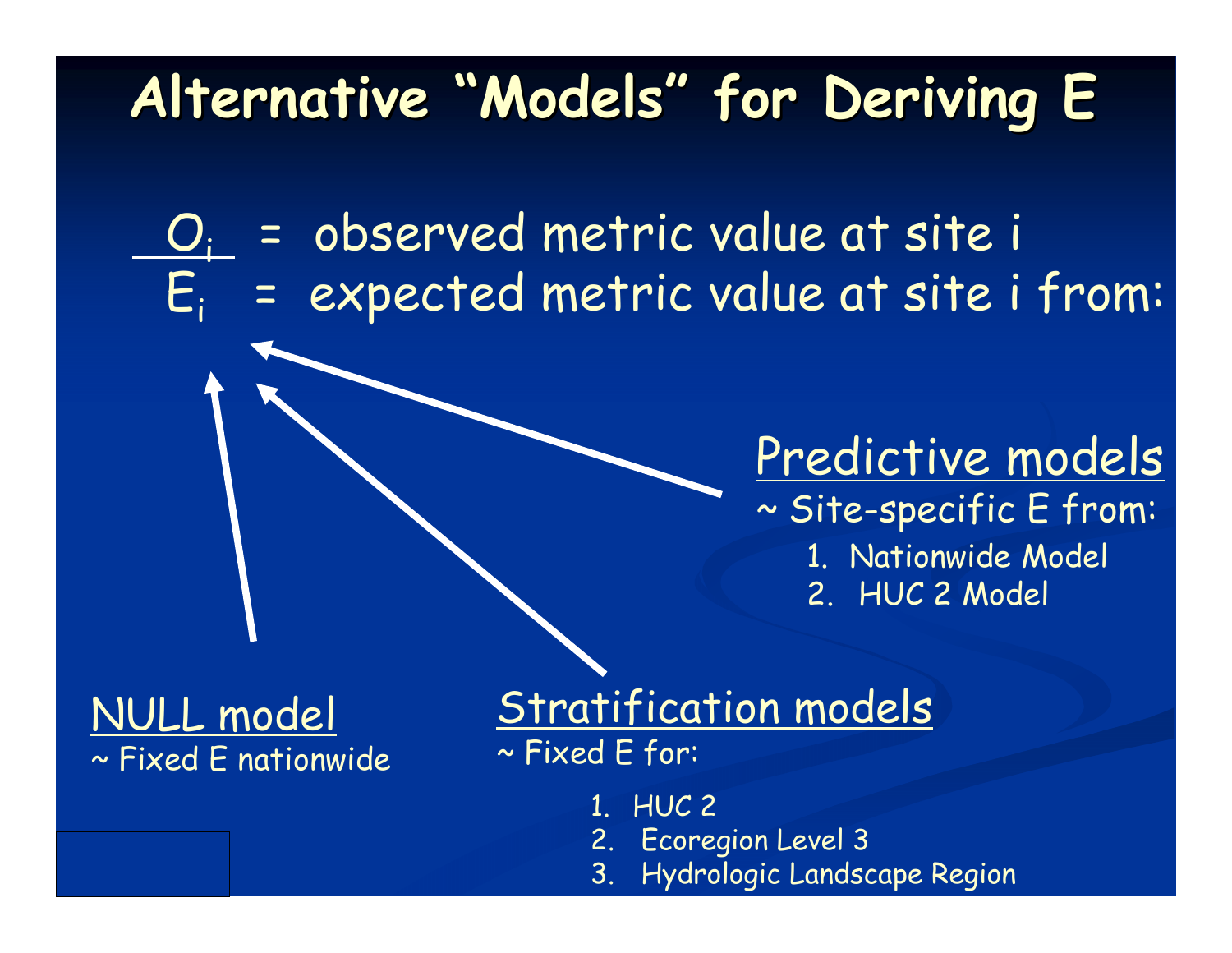## **80+ Predictor Variables 80+ Predictor Variables**

- **Basin size & location**
- **E** Topography
	- Mean slope
	- **Nean elevation**
- **E** Climate
	- **Precipitation**
	- Air temperature
- Soils
	- Hydrologic characteristics Soil properties
- Geology
	- **Dominant surficial geology Pct of various geology**

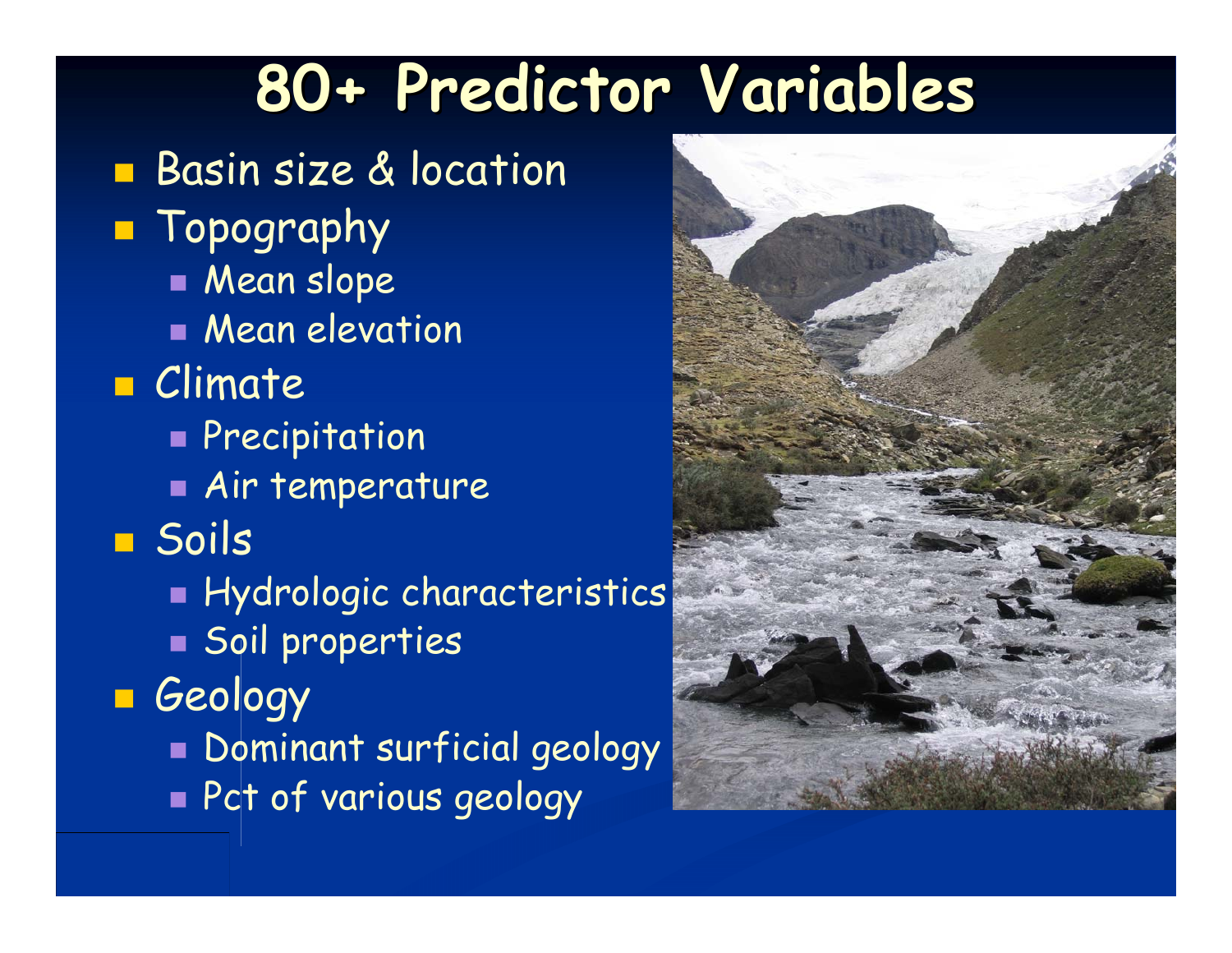## **Results: daily variability Results: daily variability**

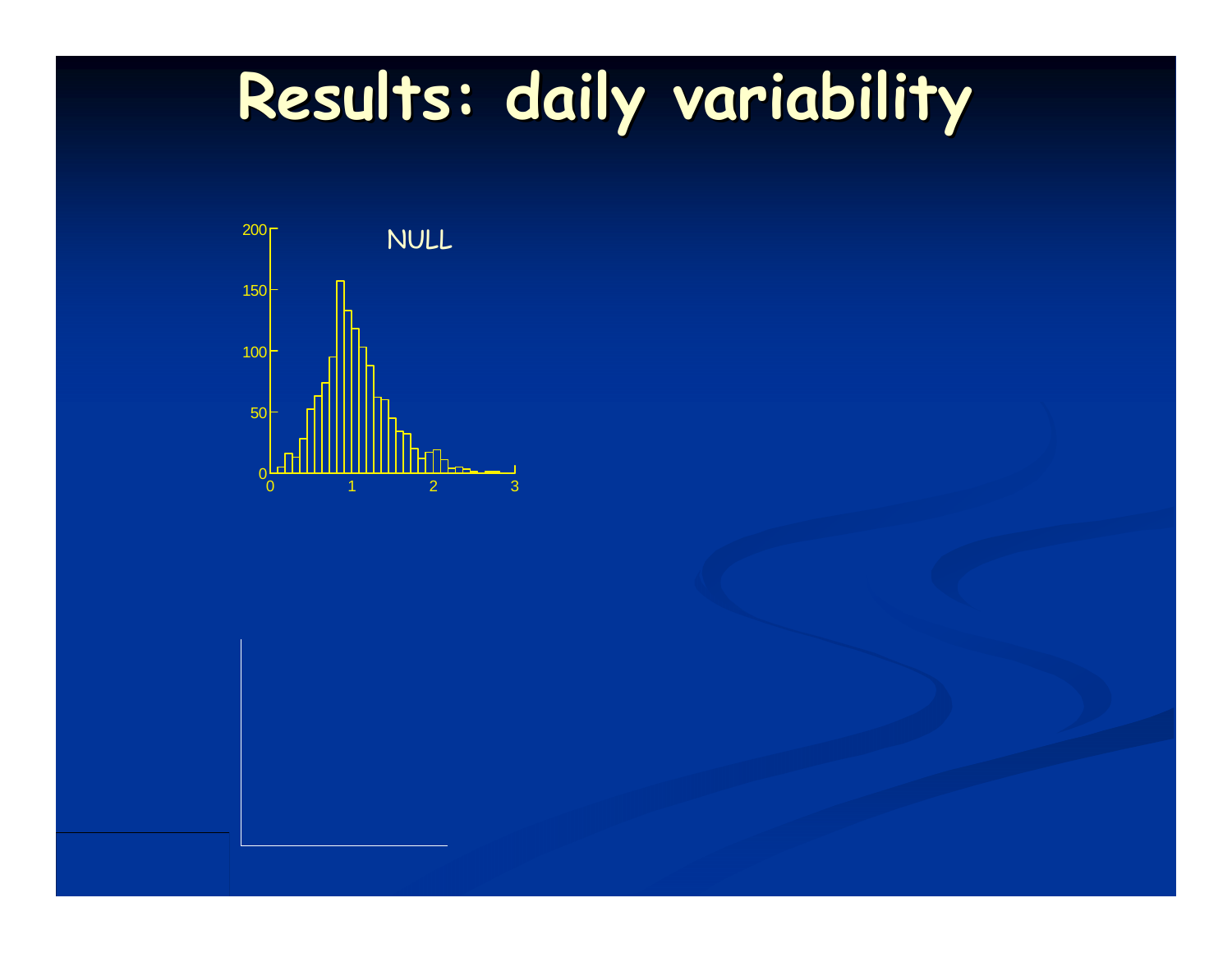## **Summary of Model Performance Summary of Model Performance**

p. **Phedictive models performed best for ALL**<br>metrics

29-81% improvement over NULL

- F **18-80% improvement over HUC 2 stratification**
- 9-61% improvement over Ecoregion stratification

T. The national predictive model for each metric performed as well as regional predictive models

T. 12 of 13 metrics predicted with relatively low (<30%) error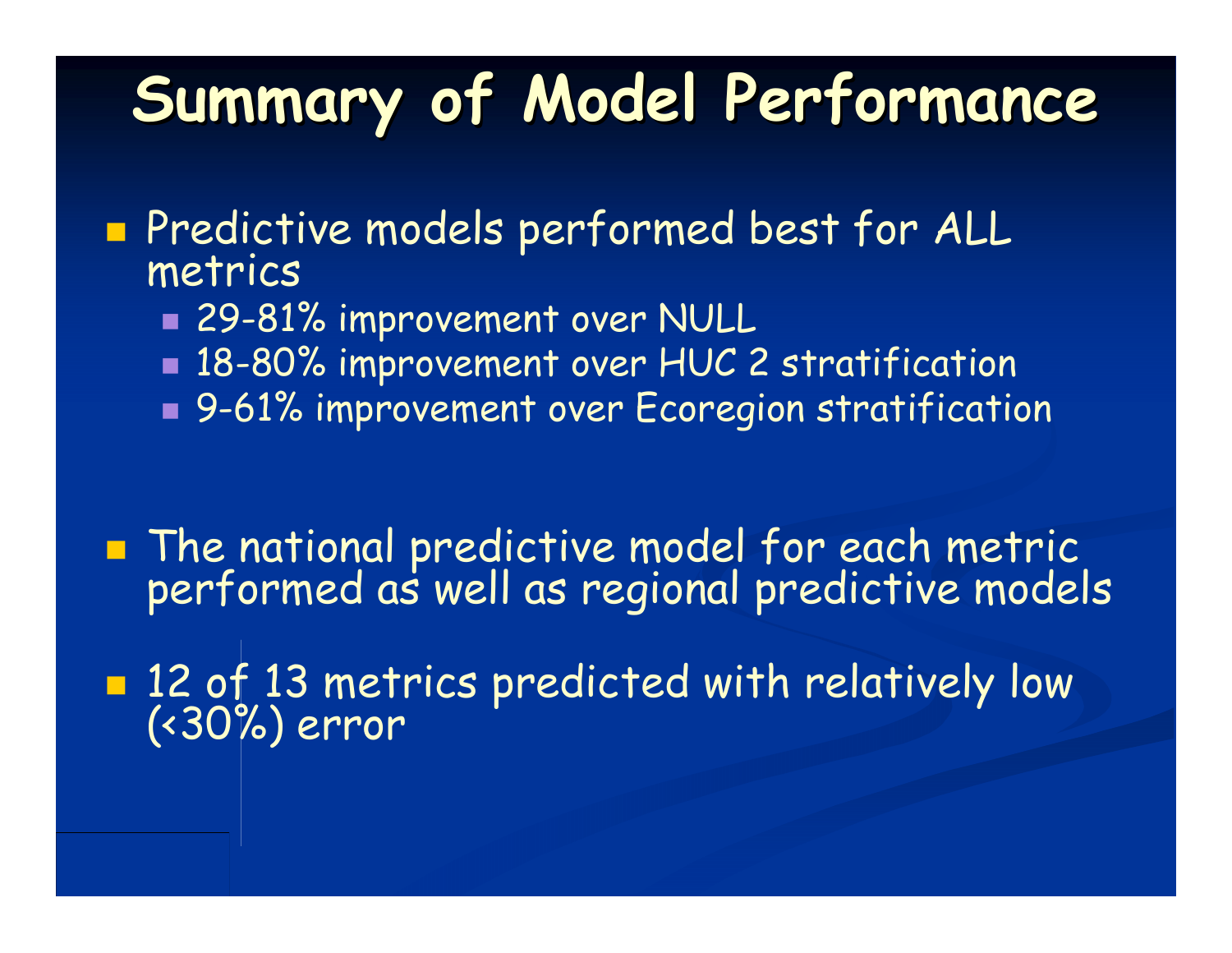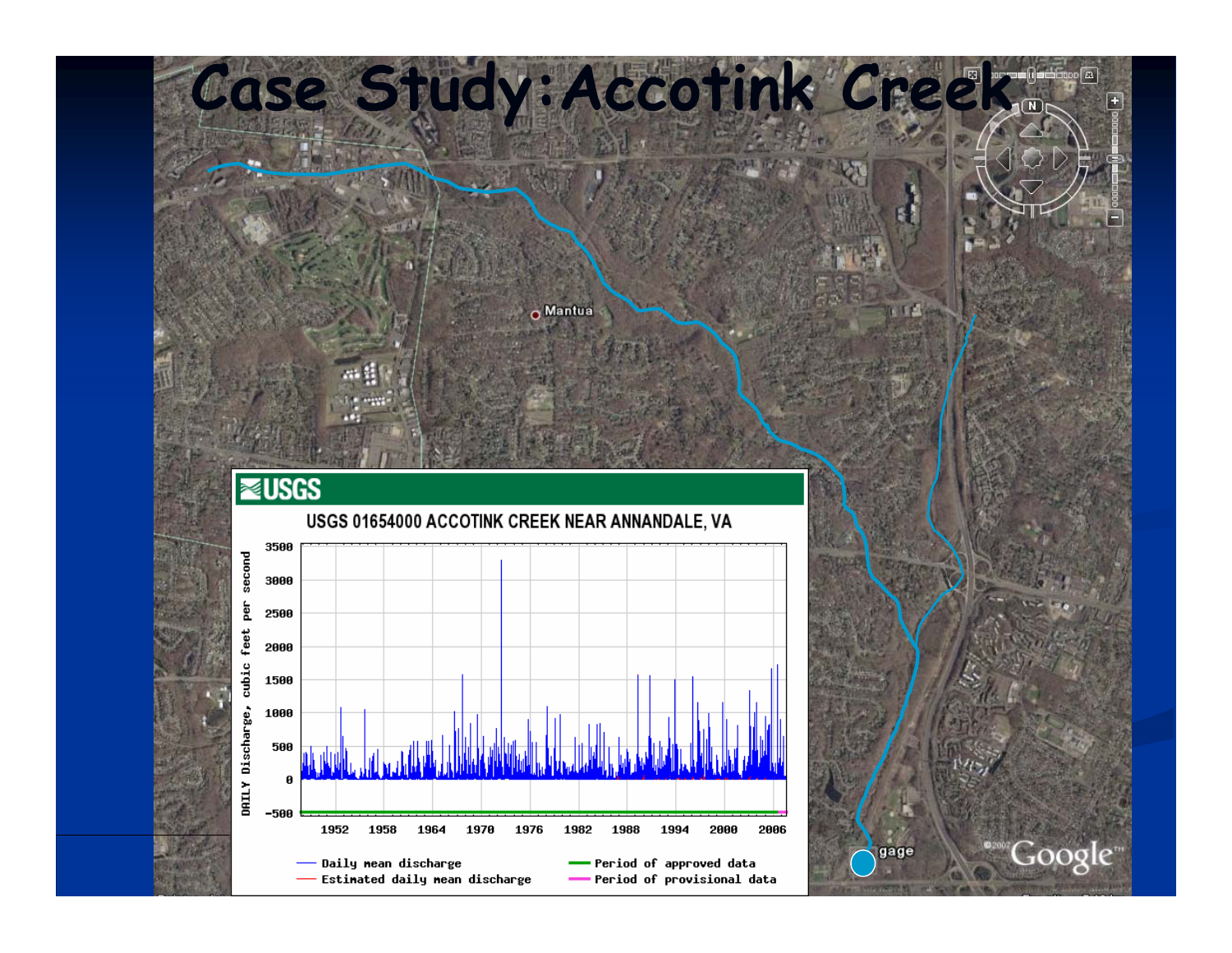#### Model Predictions for Accotink Creek

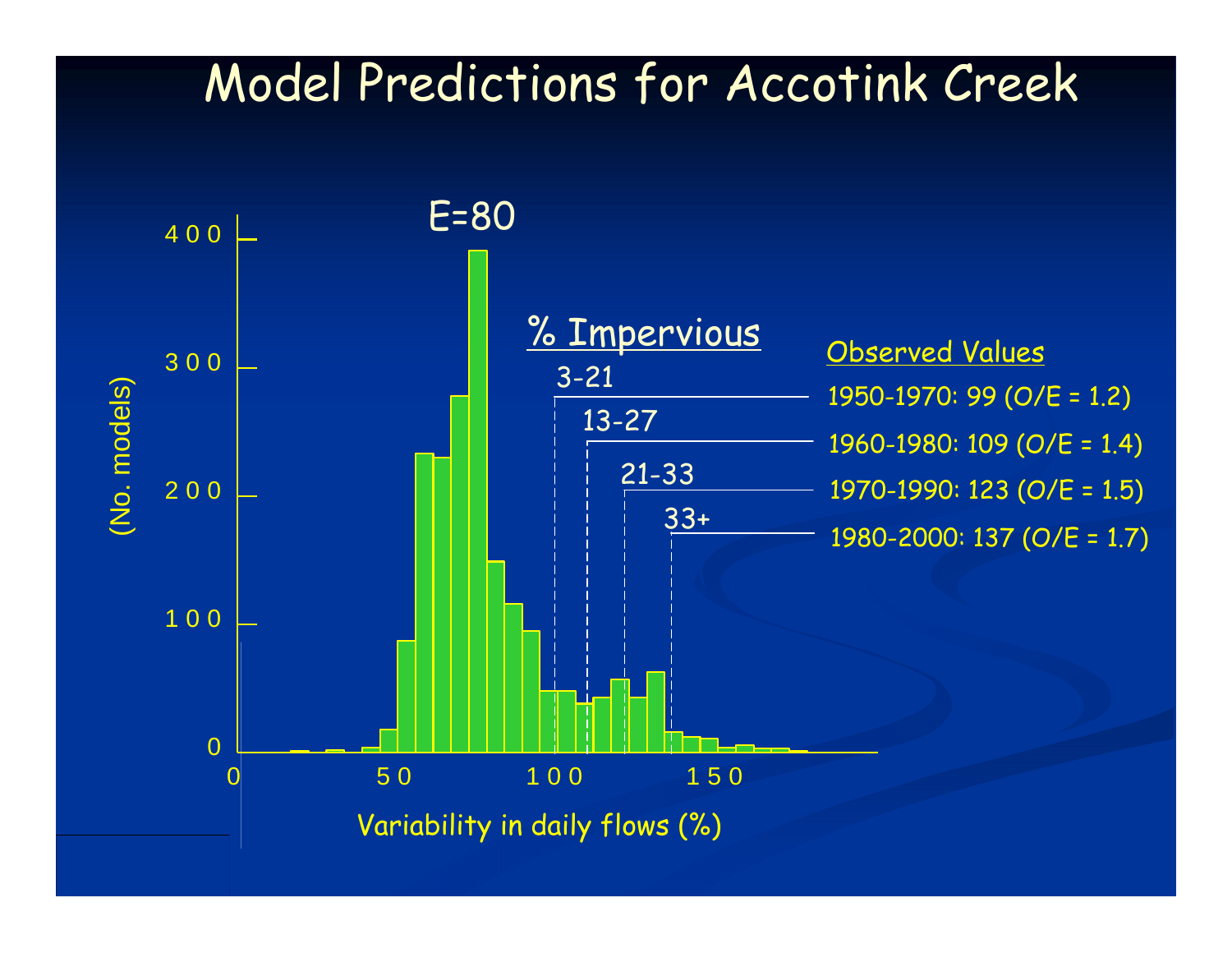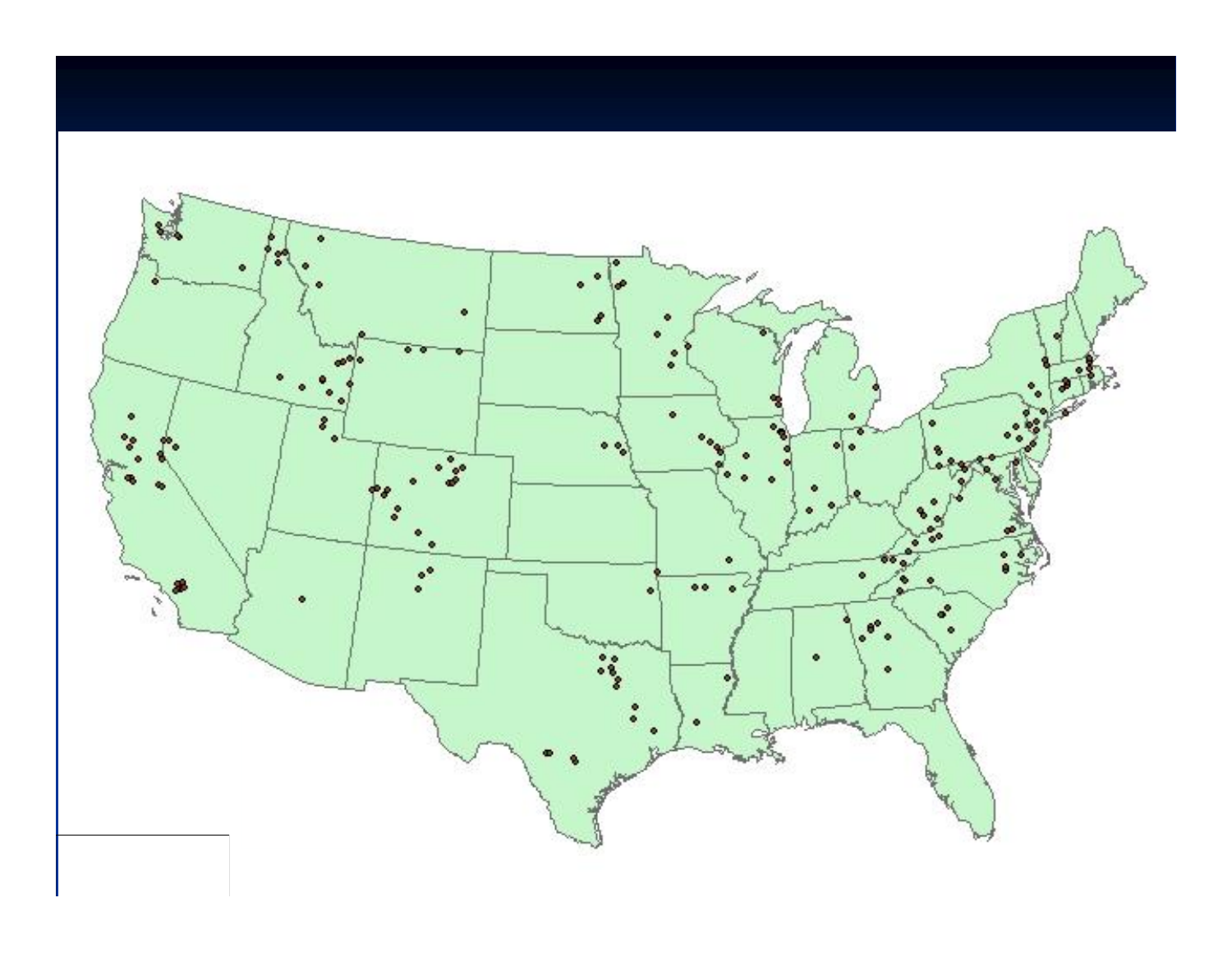క

# Biol o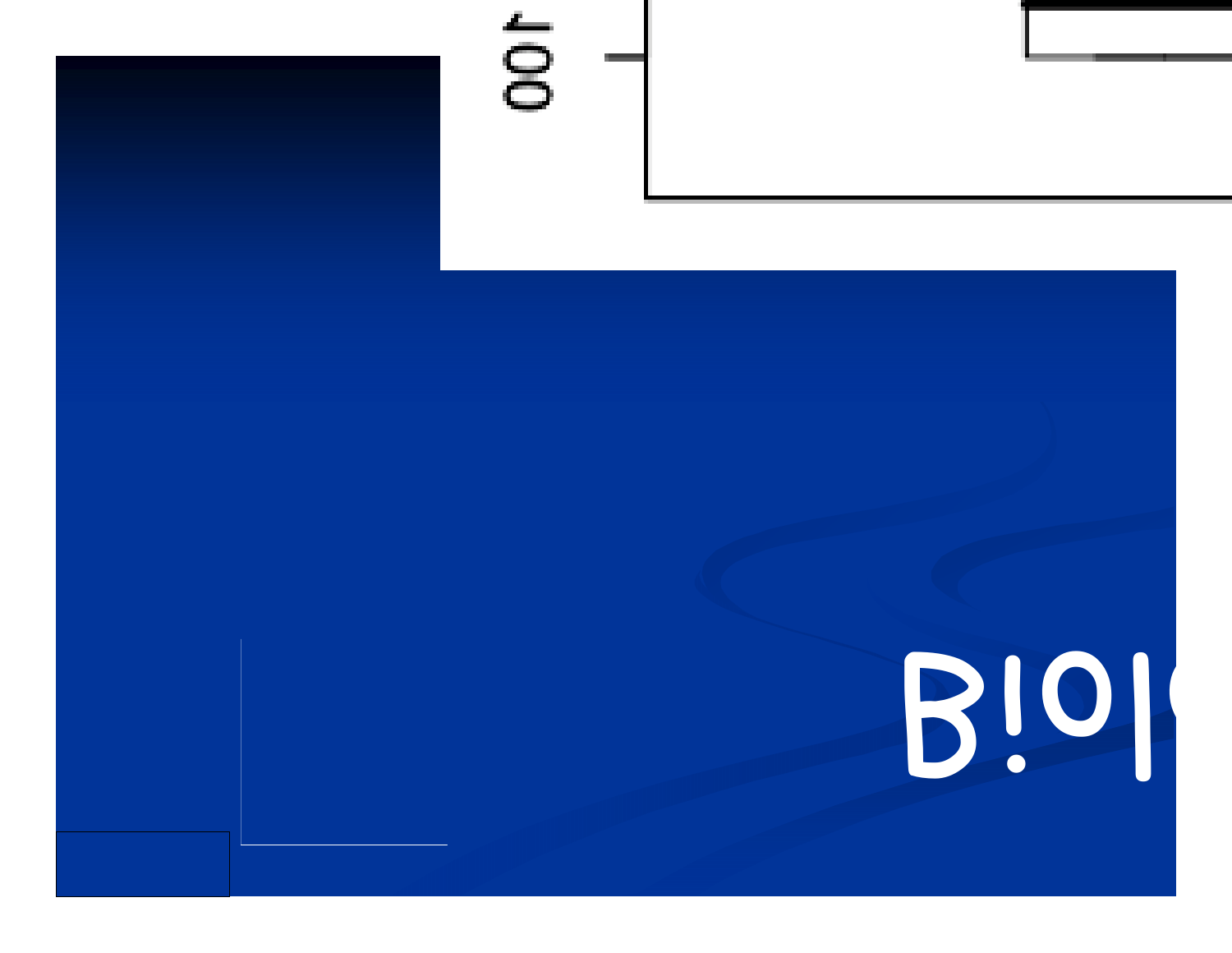# **Summary Summary**

- Metrics of natural flow regime (e.g., "ecological flows") can be modeled for large percentage of US streams
- hydrologic alteration can be QUANTIFIED as O/E…
- for a standardized & consistent assessment across regions & the Nation...
- **Broad-scale losses of biological integrity are evident in** hydrologically altered streams
- $\blacksquare$  Ecological effects of hydrologic alteration may be cumulative